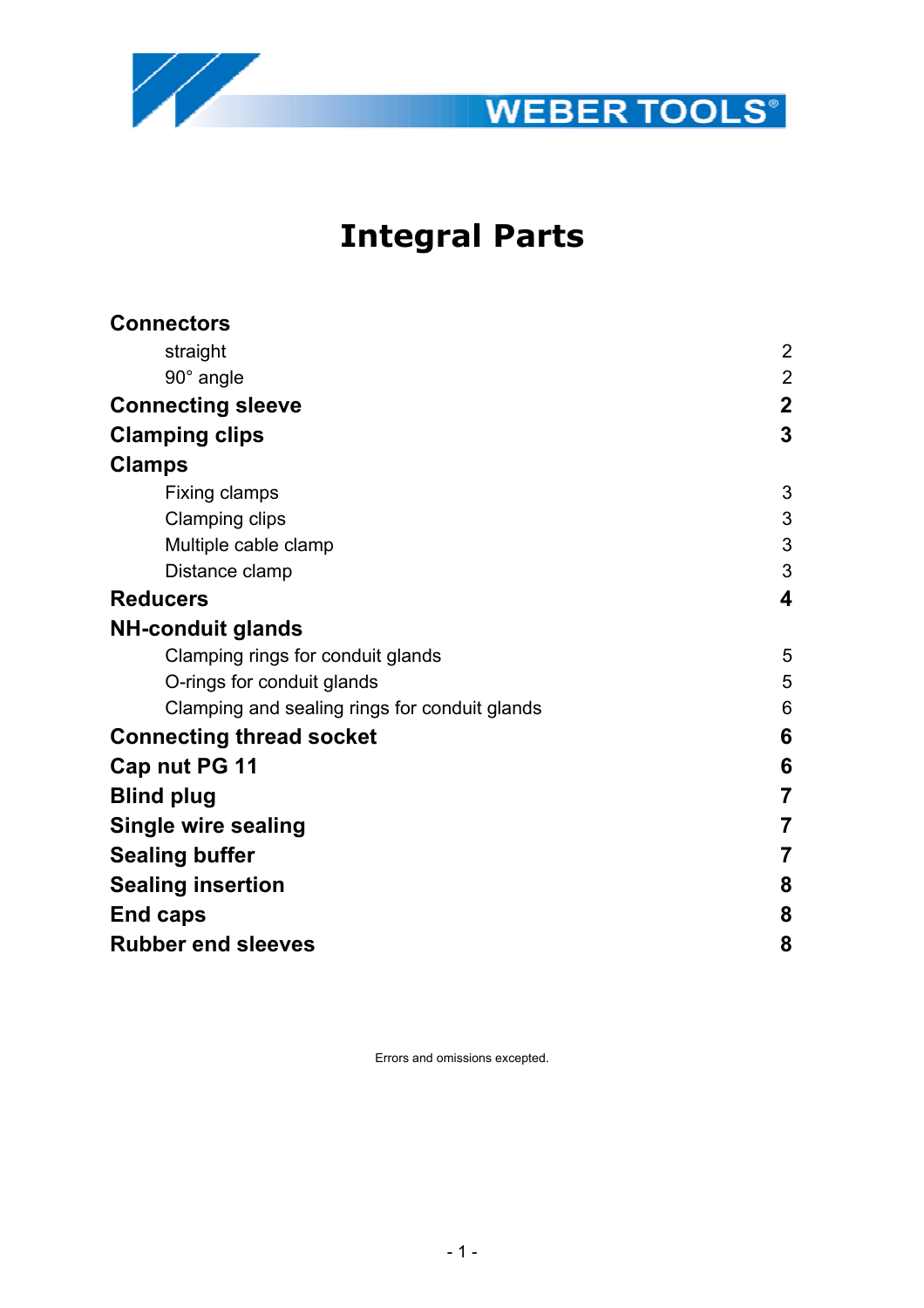



## **Connector straight/90° angle black**

**Material:**

Polyamide 66



**Maximum temperature:** 240 h/150°C

## **Characteristics:**

• outside gripping



## **Connecting sleeve**

## **NW 10 with clamping space black**

## **Material:**



Polyamide 66

## **Maximum temperature:**

>240 h/150°C

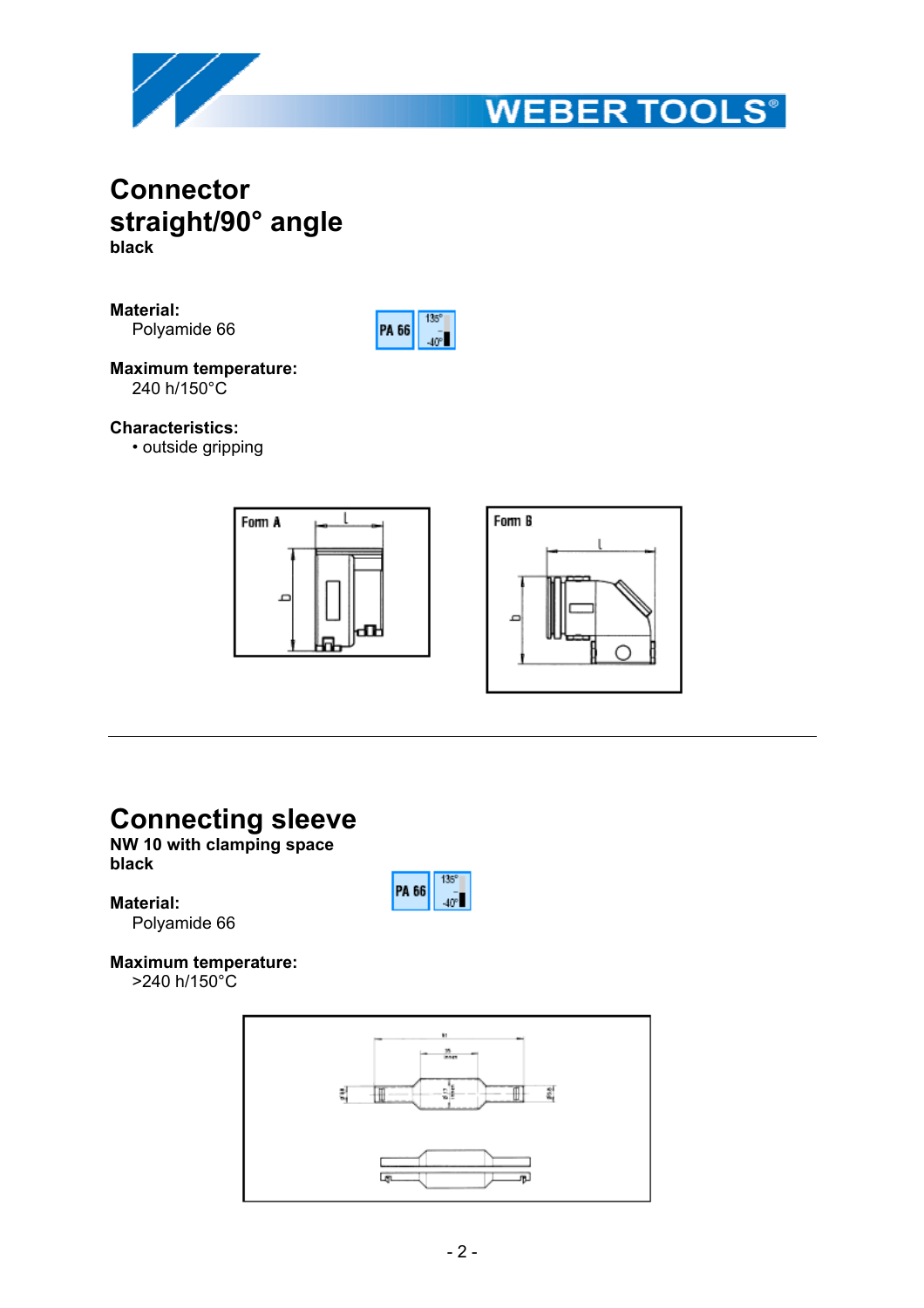

# **WEBER TOOLS®**

# **Clamping clips**

**black**

**Material:**

Polyamide 66

**Maximum temperature:**

240 h/150°C

## **Characteristics:**

- for flexible installation
- optimum connection for corrugated tubes

## **Application fields:**

• to fix corrugated tubes or harness





 $110<sup>o</sup>$ 

 $-60^{\circ}$ 

POM

135

 $-40^{\circ}$ 

PA 66

## **Clamps**

**black**

**Material:** Polyacetalresin

## **Characteristics:**

Burning behaviour accd. to UL 94 : HB







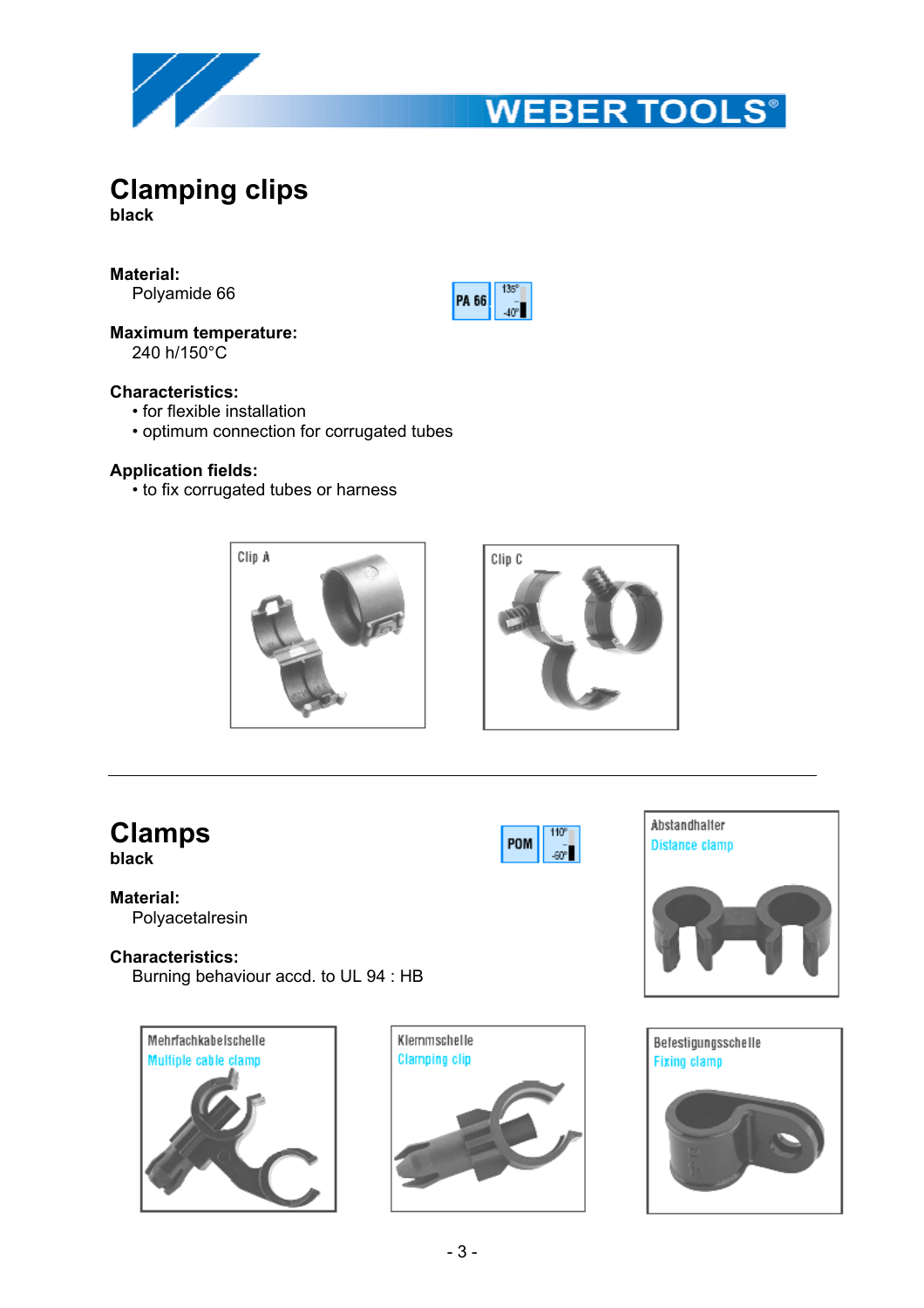

# **WEBER TOOLS®**

**Reducers black**

## **Material:** Polyamide 66



240 h/150°C

















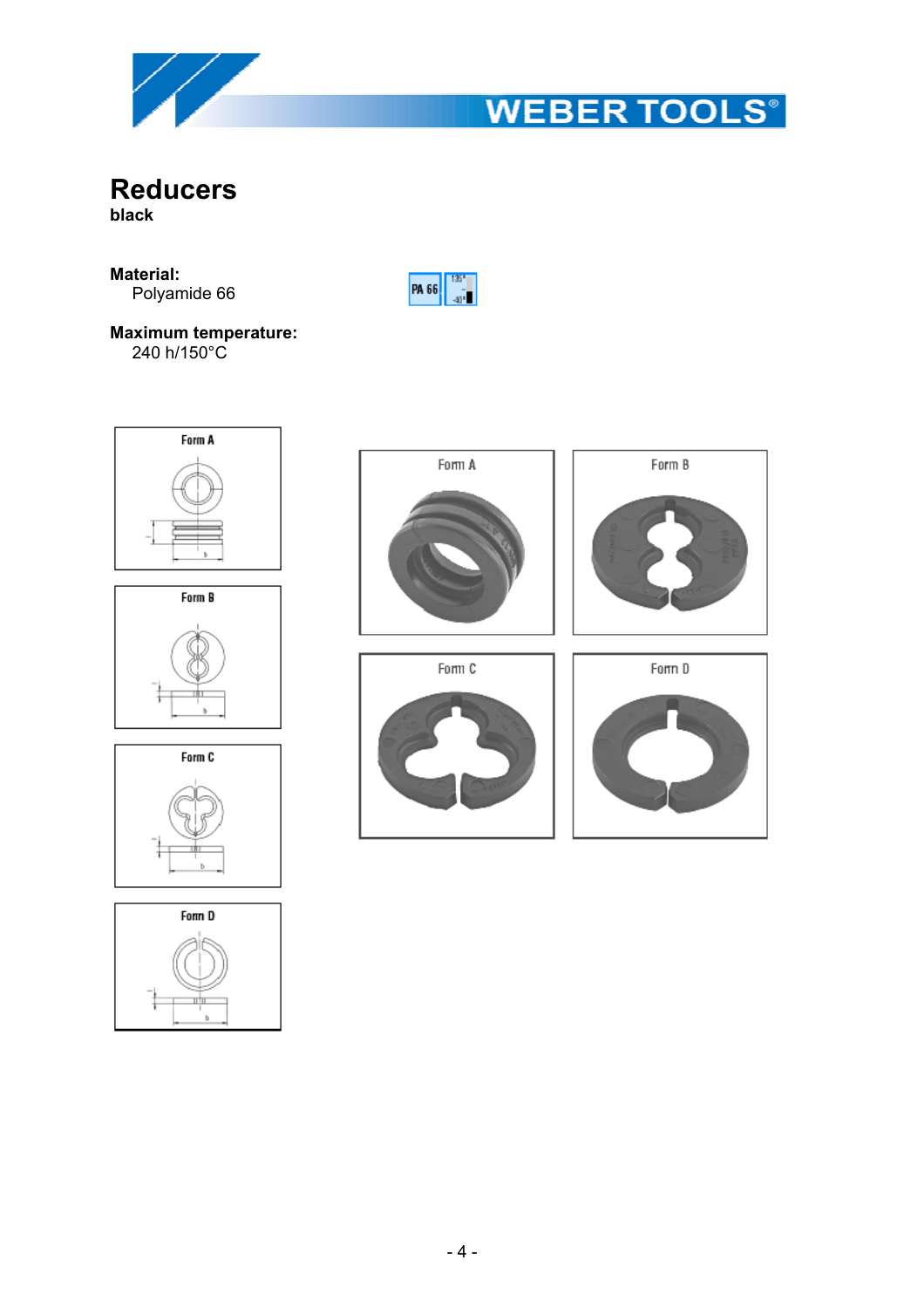



# **NH conduit glands**

**grey**

## **Material:**

Polyamide

#### **Features:**

- Easy and tension proof mounting
- Unbreakable

#### **Attention:**

- incl. clamping ring
- Types without O-ring:
- Not according to ADR/GGVS rules
- Not Splash proof
- $\cdot$  Not IP 54





## **Clamping rings for NH Conduit glands**

**in conntection with O-ring only**

**Material:** Acetal

**ACETAL**  $\sqrt{a}$ 



# **O-Rings**

**for NH Conduit glands**

**Material:**

Acetal

### **Attention:**

• accd. to ADR/GGVS only with clamping ring



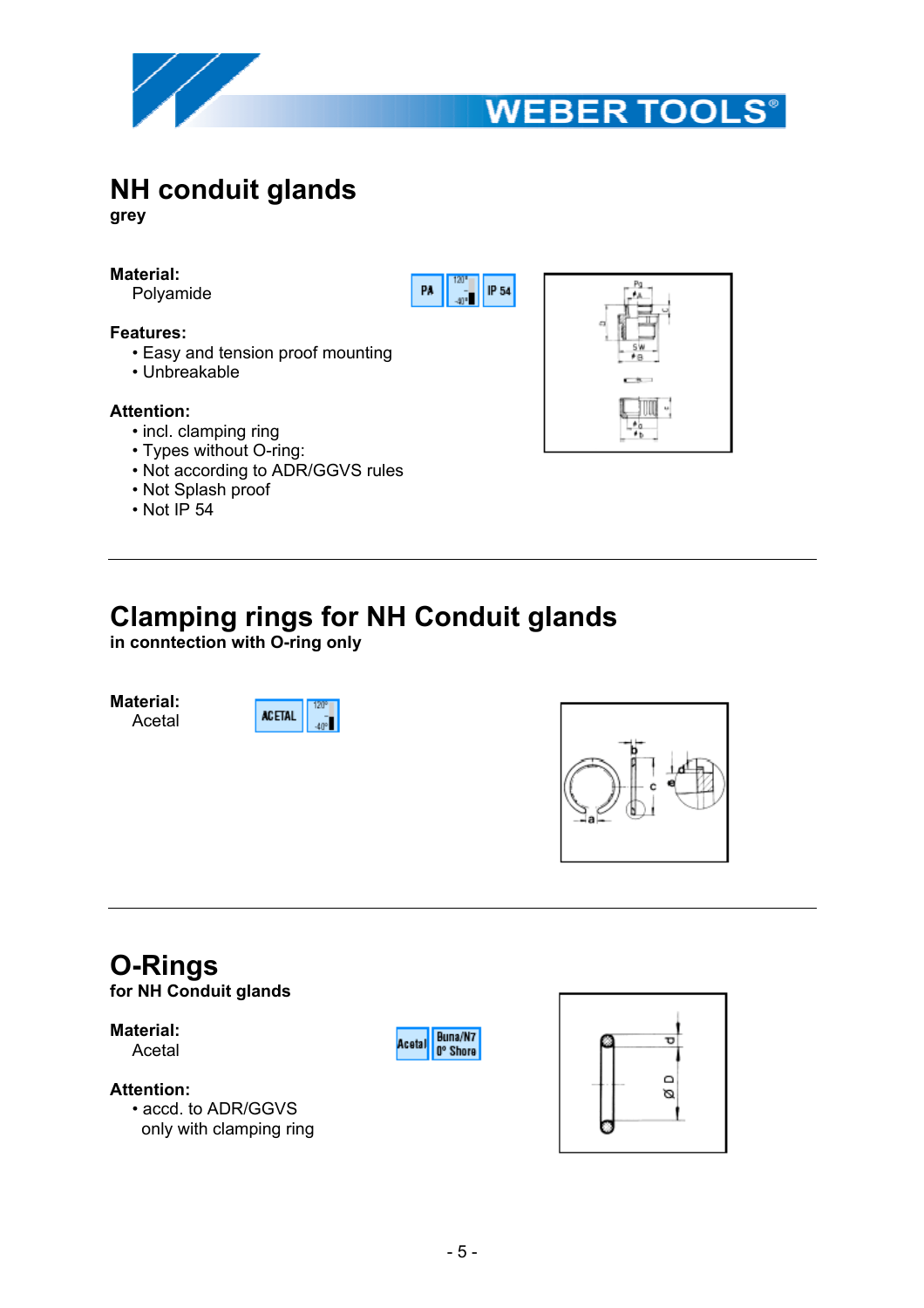



# **Clamping and sealing rings for NH Conduit glands**

## **Material:**

**Attention:**

PVC-Cicron FI 68

Gjeror

**MS** 

PA |



## **Connecting thread socket**

• Not suitable for NH-connector with lockring

#### **Material:**

brass, nickel plated

## **Application fields:**

• 2 x PG 11 for connection of corrugated tubes NW 10 or to connect it either to rear lamp or corrugated tube NW 10



# **Cap nuts PG 11**

**closed, grey**

## **Material:**

Polyamide

## **Application fields:**

• to close cable glands, (e.g. dust protection)

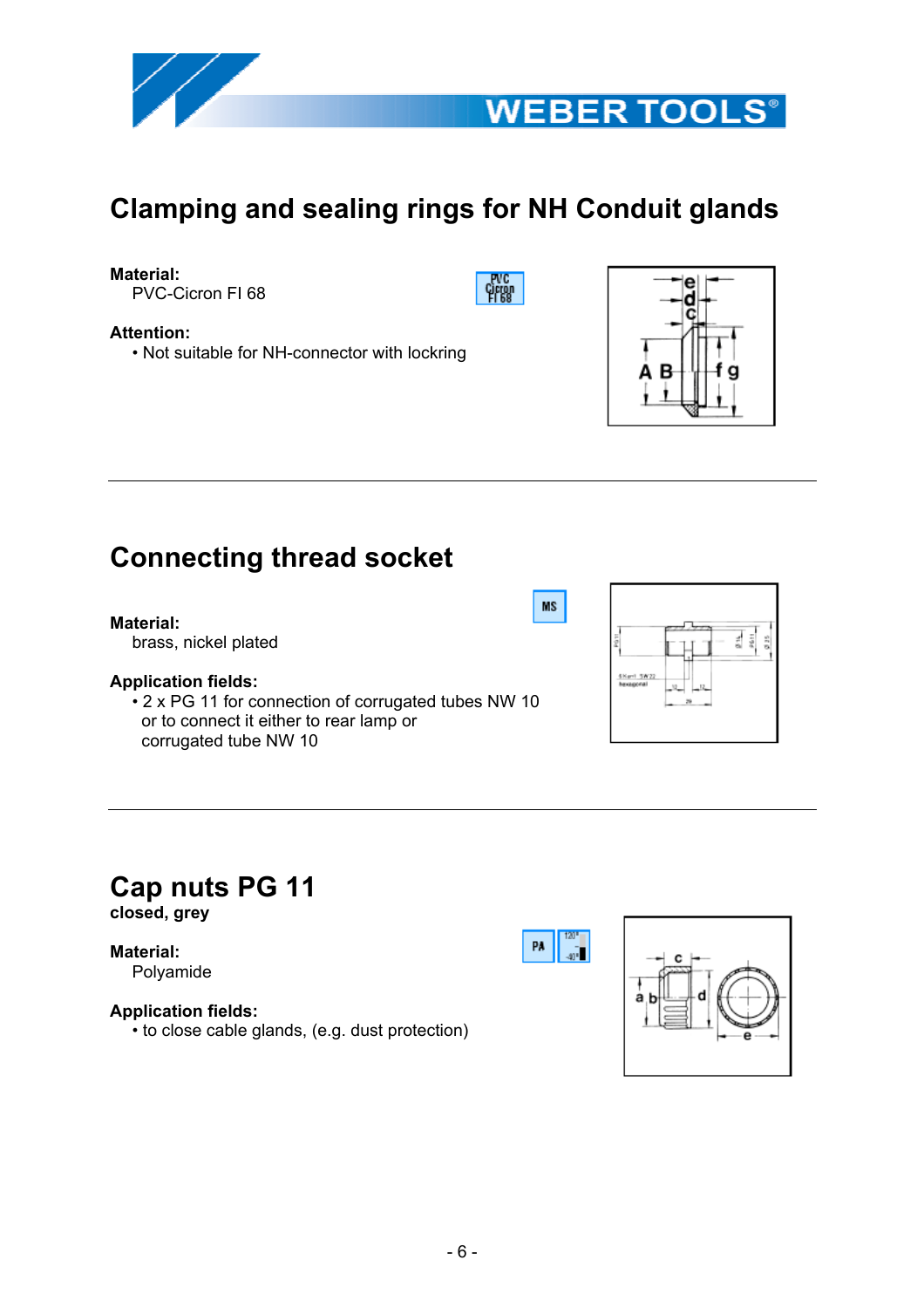



**Blind plug grey**

**Material:** Polycarbonate

**Application fields:** • to close cable glands, (e.g. dust protection)



 $135$ 

 $\hat{\mathbf{m}}$ 

PC

 $CR$ 

## **Single wire sealing**

**black**

**Material:**

Neoprene

## **Application fields:**

- Suitable for all cones and angle cones PG 11 and 5-pole pin and socket-jack box (8113648)
- For 8-pole plug in box (8113647)



## **Sealing buffer**

### **Material:**

Neoprene

## **Application fields:**

• Suitable for all cones and angle cones PG 11 and 5-pole plug pin box for cable  $\varnothing$  4.5/5.6 mm



 $90<sup>o</sup>$ 

 $_{25}\mathbf{\bar{1}}$ 

CR